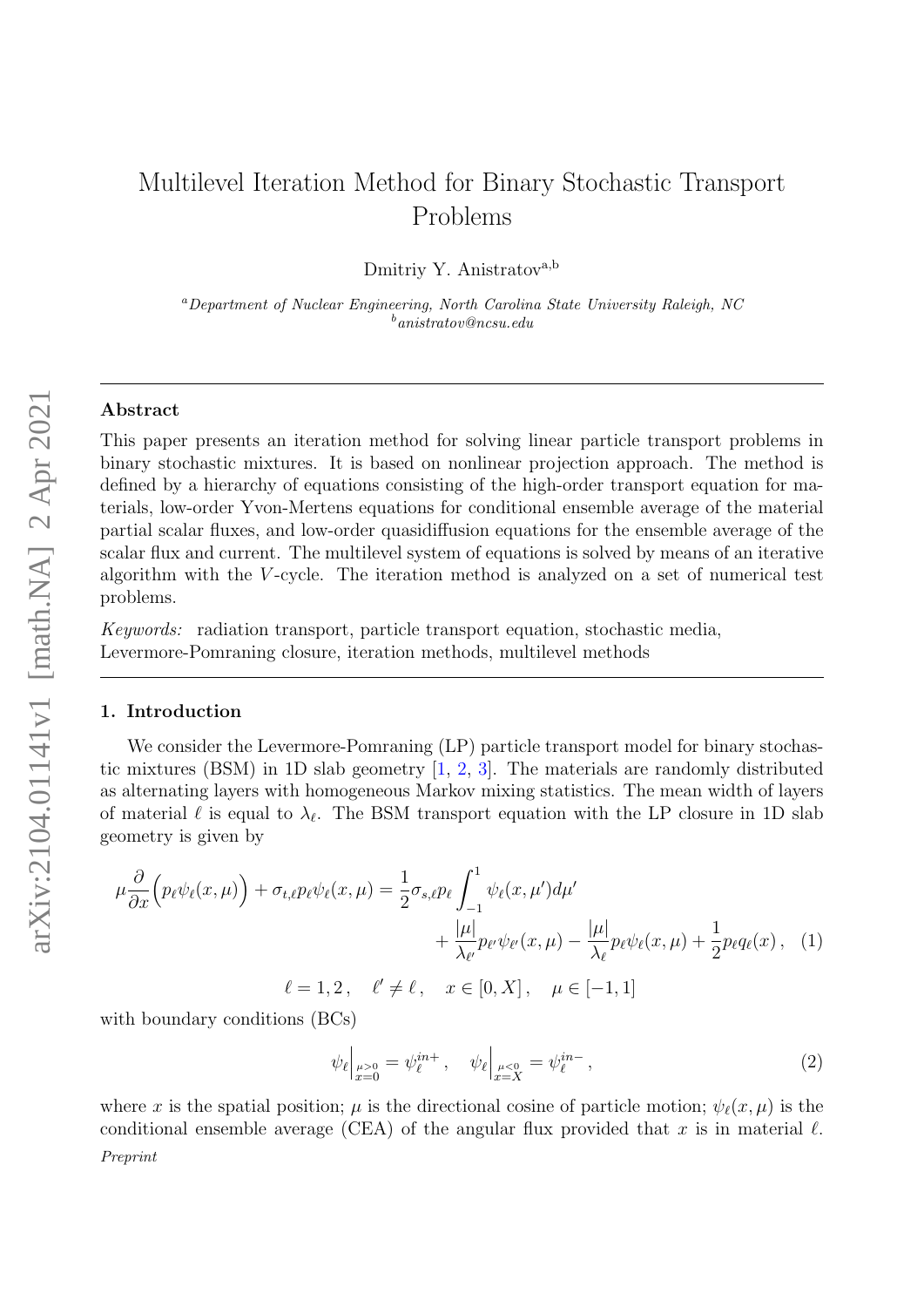$p_{\ell}$  is the probability that the  $\ell$ -th material is found at a position in the spatial domain. For homogeneous mixing statistics, the probability is given by

$$
p_{\ell} = \frac{\lambda_{\ell}}{\lambda_1 + \lambda_2} \,. \tag{3}
$$

The total ensemble average of the angular flux is defined by

$$
\langle \psi \rangle \stackrel{\Delta}{=} p_1 \psi_1 + p_2 \psi_2. \tag{4}
$$

The CEA of the scalar flux and current for material  $\ell$  are given by

$$
\phi_{\ell} \stackrel{\Delta}{=} \int_{-1}^{1} \psi_{\ell} d\mu \,, \quad J_{\ell} \stackrel{\Delta}{=} \int_{-1}^{1} \mu \psi_{\ell} d\mu \,.
$$

The problems with randomly mixed materials arise in various application, for example, in modeling of inertial confinement fusion targets, nuclear fuel and shielding materials, clouds in atmospheric sciences, tissue in radiation treatment planning  $[4]$ . The source iteration scheme for the linear binary stochastic transport equation converges very slow [\[5,](#page-9-4) [6\]](#page-9-5). Various synthetic acceleration methods for this class of particle transport problems have been developed [\[7,](#page-10-0) [8,](#page-10-1) [9,](#page-10-2) [10,](#page-10-3) [11\]](#page-10-4). In this paper, we apply nonlinear projection approach to derive a multilevel iteration method [\[12,](#page-10-5) [13\]](#page-10-6). It is defined by a system of equations consisting of the high-order transport equation and low-order equations for various moments of the transport solution. The iteration method can be interpreted as a nonlinear multigrid method over elements of the phase space. The proposed multilevel method can be applied for radiation transport problems in random media coupled with multiphysics equations [\[14,](#page-10-7) [15\]](#page-10-8).

The reminder of the paper is organized as follows. In Sec. [2](#page-1-0) the system of low-order equations for transport problems in BSM is formulated. The iteration algorithm is described in Sec. [3.](#page-5-0) Numerical results are presented in Sec. [4.](#page-6-0) We conclude with a brief discussion in Sec. [5.](#page-8-0)

#### <span id="page-1-0"></span>2. Hierarchy of Equations of Multilevel Method for BSM

The multilevel method for solving the BSM transport problem [\(1\)](#page-0-0) and [\(2\)](#page-0-1) is formulated by a high-order equation for  $\psi_{\ell}$  and low-order equations for moments the CEA of the angular flux with exact closures. To derive the hierarchy of equations of the method we define (i) projection operators at each level, (ii) moments of the transport solution low-order equations are formulated for, and (iii) prolongation operators that enable to couple equations at different levels.

A specific feature of the transport equation [\(1\)](#page-0-0) for each material is that its right-hand side (RHS) contains terms with absolute value of  $\mu$  while the left-hand side (LHS) explicitly depends of  $\mu$ . A natural way of forming a set of moment equations based on projection of the high-order equation with this structure of terms is to define the low-order equations for half-range moments

$$
\phi_{\ell}^{\pm} \stackrel{\Delta}{=} \pm \int_0^{\pm 1} \psi_{\ell} d\mu \tag{6}
$$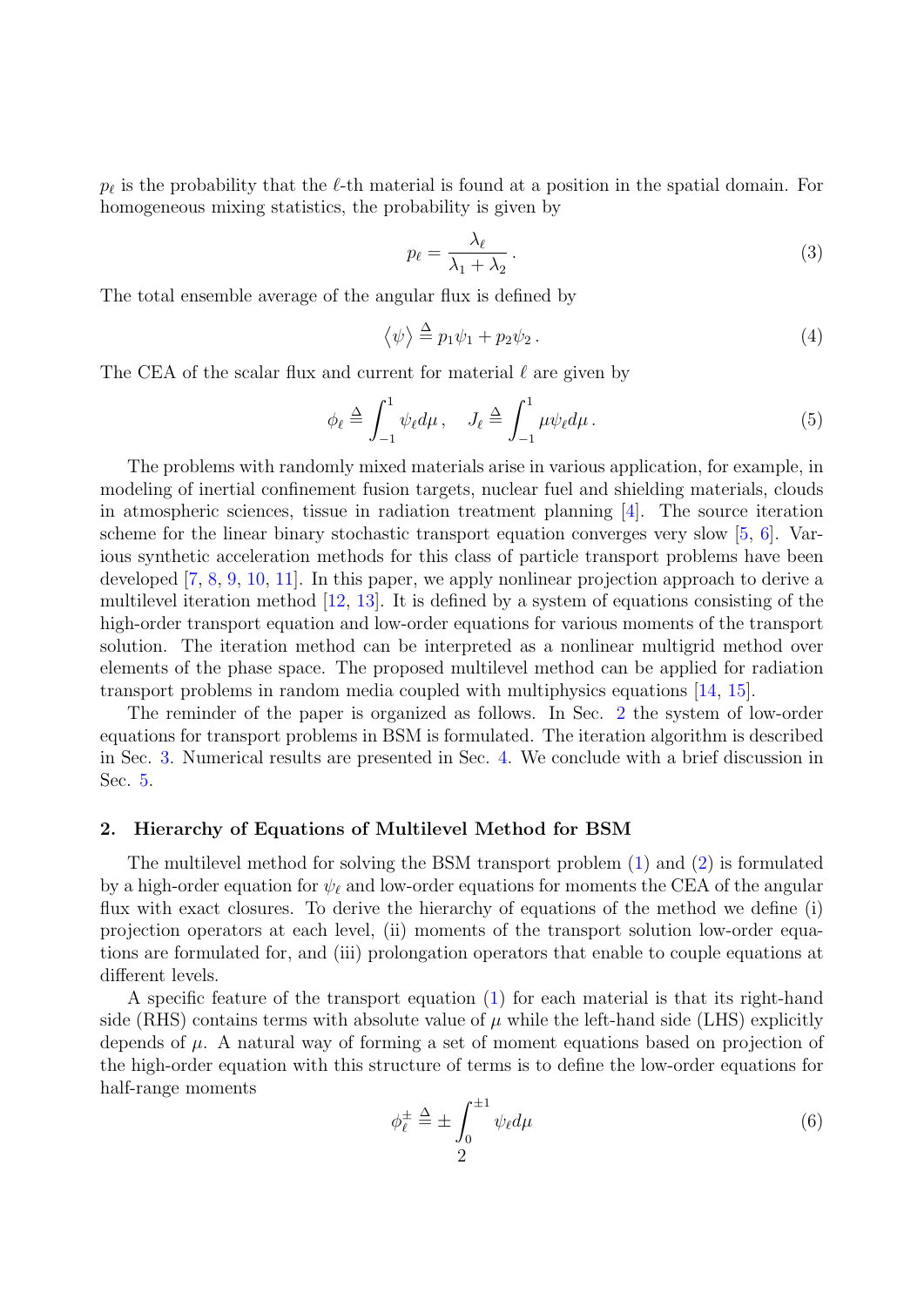that are the CEA of the partial scalar fluxes. The high-order equation [\(1\)](#page-0-0) is integrated over  $-1 \leq \mu \leq 1$  with weights 1 and  $\mu$  to obtain the low-order equations for  $\phi_{\ell}^{\pm}$  $\psi_{\ell}^{\pm}$  defined by

$$
\frac{d}{dx}\left(p_{\ell}(C_{\ell}^{+}\phi_{\ell}^{+}+C_{\ell}^{-}\phi_{\ell}^{-})\right)+\left(\sigma_{a,\ell}+\frac{C_{\ell}^{+}}{\lambda_{\ell}}\right)p_{\ell}\phi_{\ell}^{+}+\left(\sigma_{a,\ell}-\frac{C_{\ell}^{-}}{\lambda_{\ell}}\right)p_{\ell}\phi_{\ell}^{-}=\frac{p_{\ell'}}{\lambda_{\ell'}}\left(C_{\ell'}^{+}\phi_{\ell'}^{+}-C_{\ell'}^{-}\phi_{\ell'}^{-}\right)+p_{\ell}q_{\ell},\quad(7a)
$$

$$
\frac{d}{dx}\left(p_{\ell}(E_{\ell}^{+}\phi_{\ell}^{+}+E_{\ell}^{-}\phi_{\ell}^{-})\right)+\left(\sigma_{t,\ell}C_{\ell}^{+}+\frac{E_{\ell}^{+}}{\lambda_{\ell}}\right)p_{\ell}\phi_{\ell}^{+}+\left(\sigma_{t,\ell}C_{\ell}^{-}-\frac{E_{\ell}^{-}}{\lambda_{\ell}}\right)p_{\ell}\phi_{\ell}^{-}=\frac{p_{\ell'}}{\lambda_{\ell'}}\left(E_{\ell'}^{+}\phi_{\ell'}^{+}-E_{\ell'}^{-}\phi_{\ell'}^{-}\right),\quad(7b)
$$

where the low-order equations are closed by means of the linear-fractional factors defined by

<span id="page-2-0"></span>
$$
C_{\ell}^{\pm} \triangleq \frac{\int_{0}^{\pm 1} \mu \psi_{\ell'} d\mu}{\int_{0}^{\pm 1} \psi_{\ell} d\mu}, \quad E_{\ell}^{\pm} \triangleq \frac{\int_{0}^{\pm 1} \mu^{2} \psi_{\ell} d\mu}{\int_{0}^{\pm 1} \psi_{\ell} d\mu}.
$$
 (8)

The CEA of the material partial currents are defined by

<span id="page-2-2"></span><span id="page-2-1"></span>
$$
J_{\ell}^{\pm} \stackrel{\Delta}{=} \pm \int_0^{\pm 1} \mu \psi_{\ell} d\mu \,. \tag{9}
$$

They are cast in terms of the partial scalar fluxes as follows:

<span id="page-2-3"></span>
$$
J_{\ell}^{\pm} = C_{\ell}^{\pm} \phi_{\ell}^{\pm} \,. \tag{10}
$$

The BCs for Eqs. [\(7\)](#page-2-0) have the following form:

<span id="page-2-4"></span>
$$
\phi_{\ell}^{+}\Big|_{x=0} = \phi_{\ell}^{in,+}, \quad \phi_{\ell}^{-}\Big|_{x=X} = \phi_{\ell}^{in,-}, \tag{11}
$$

where

$$
\phi_{\ell}^{in,\pm} \stackrel{\Delta}{=} \pm \int_0^{\pm 1} \psi_{\ell}^{in,+} d\mu \,. \tag{12}
$$

The low-order equations [\(7\)](#page-2-0) use the same projection operators and unknowns as the  $DP_1$ equations [\[16,](#page-10-9) [17,](#page-10-10) [18,](#page-10-11) [19\]](#page-10-12). They can be viewed as nonlinear  $DP_1$  equations with exact closures. This approach has been applied to formulate Yvon-Mertens (YM) method for the linear Boltzmann equation [\[20\]](#page-10-13). Hereafter these equations are referred to as the low-order YM (LOYM) equations.

The BSM transport equation [\(1\)](#page-0-0) is now projected to formulate low-order equations for the total ensemble averaged scalar flux  $\langle \phi \rangle$  and current  $\langle J \rangle$ , where  $\langle f \rangle \stackrel{\Delta}{=} p_1 f_1 + p_2 f_2$  is the notation for the ensemble average. The equation [\(1\)](#page-0-0) is summed over materials and then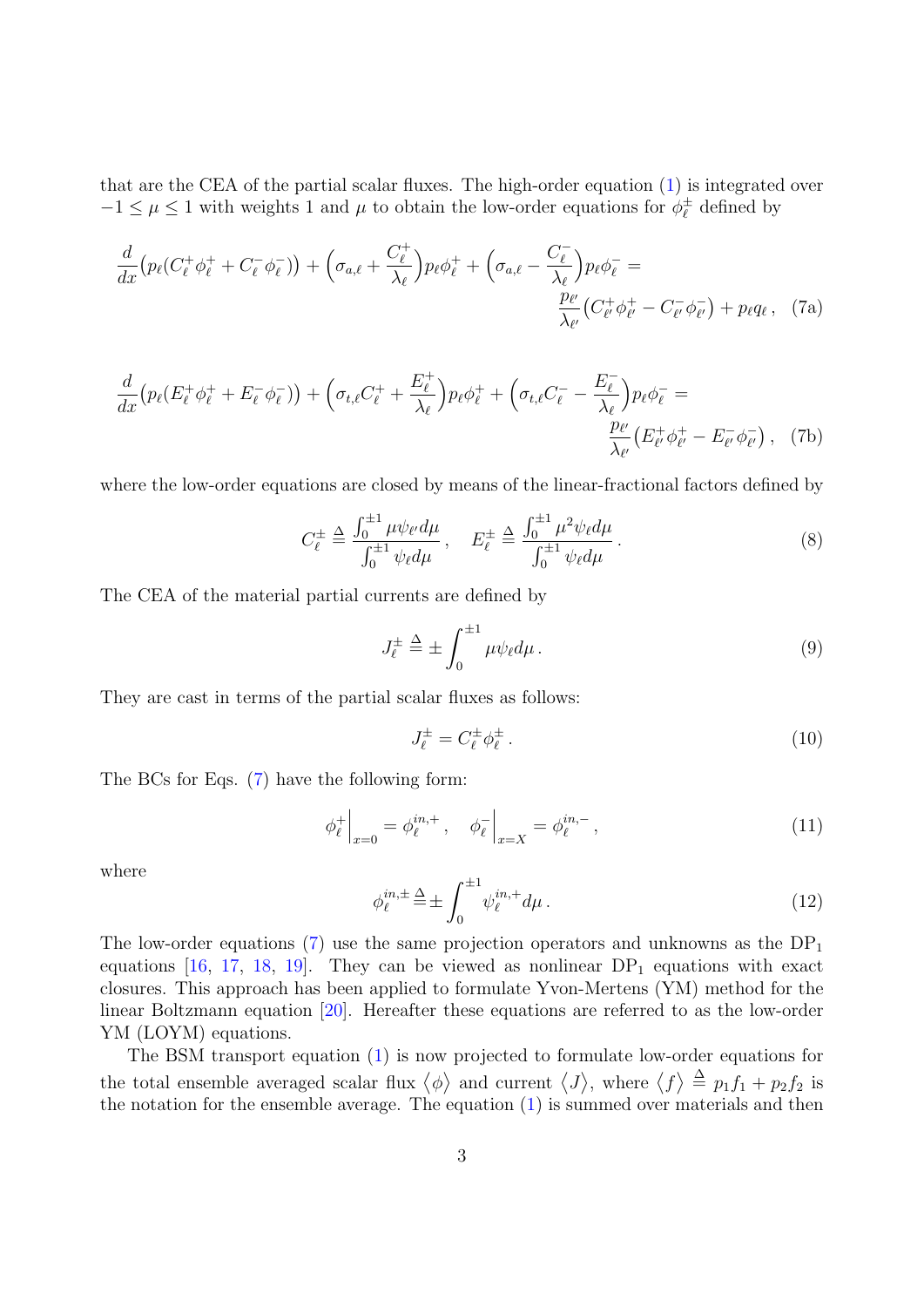integrated over  $-1 \leq \mu \leq 1$  with weights 1 and  $\mu$  to obtain the low-order quasidiffusion (LOQD) equations for  $\langle \phi \rangle$  and  $\langle J \rangle$  given by [\[21\]](#page-10-14)

<span id="page-3-2"></span>
$$
\frac{d\langle J\rangle}{dx} + \langle\!\langle \sigma_a \rangle\!\rangle \langle \phi \rangle = \langle q \rangle, \qquad (13a)
$$

$$
\frac{d}{dx}\left(\langle E \rangle \langle \phi \rangle\right) + \langle \phi \rangle \langle J \rangle + \langle \phi \rangle \langle \phi \rangle = 0, \qquad (13b)
$$

$$
\langle J \rangle \Big|_{x=0} = \langle C^- \rangle \Big( \langle \phi \rangle - \langle \phi^{in,+} \rangle \Big) \Big|_{x=0} + \langle J^{in,+} \rangle , \tag{14a}
$$

$$
\langle J \rangle \Big|_{x=X} = \langle C^+ \rangle \Big( \langle \phi \rangle - \langle \phi^{in,-} \rangle \Big) \Big|_{x=X} + \langle J^{in,-} \rangle \,, \tag{14b}
$$

<span id="page-3-3"></span>where the coefficients are defined by means of the LOYM solution as follows:

$$
\langle \!\langle \sigma_a \rangle \rangle \triangleq \frac{\sum_{\ell=1}^2 \sigma_{a,\ell} p_{\ell} (\phi_{\ell}^+ + \phi_{\ell}^-)}{\sum_{\ell=1}^2 p_{\ell} (\phi_{\ell}^+ + \phi_{\ell}^-)}, \quad \langle \!\langle \sigma_t \rangle \rangle \triangleq \frac{\sum_{\ell=1}^2 \sigma_{t,\ell} p_{\ell} | C_{\ell}^+ \phi_{\ell}^+ + C_{\ell}^- \phi_{\ell}^-|}{\sum_{\ell=1}^2 p_{\ell} | C_{\ell}^+ \phi_{\ell}^+ + C_{\ell}^- \phi_{\ell}^-|}, \tag{15}
$$

$$
\langle \!\langle \eta \rangle \rangle \stackrel{\Delta}{=} \frac{\sum_{\ell=1}^{2} (\sigma_{t,\ell} - \langle \!\langle \sigma_t \rangle \rangle) p_{\ell} (C_{\ell}^+ \phi_{\ell}^+ + C_{\ell}^- \phi_{\ell}^-)}{\sum_{\ell=1}^{2} p_{\ell} (\phi_{\ell}^+ + \phi_{\ell}^-)} , \quad \langle \!\langle E \rangle \rangle \stackrel{\Delta}{=} \frac{\sum_{\ell=1}^{2} p_{\ell} (E_{\ell}^+ \phi_{\ell}^+ + E_{\ell}^- \phi_{\ell}^-)}{\sum_{\ell=1}^{2} p_{\ell} (\phi_{\ell}^+ + \phi_{\ell}^-)} , \qquad (16)
$$

<span id="page-3-1"></span>
$$
\langle C^{\pm} \rangle \triangleq \frac{\sum_{\ell=1}^{2} C_{\ell}^{\pm} p_{\ell} \phi_{\ell}^{\pm}}{\sum_{\ell=1}^{2} p_{\ell} \phi_{\ell}^{\pm}}, \quad J_{\ell}^{in \pm} \triangleq \int_{0}^{\pm 1} \mu \psi_{\ell}^{in \pm} d\mu. \tag{17}
$$

The next step in formulation of the multilevel system of low-order equations is to define prolongation operators that enable to couple the LOQD and LOYM equations. The term  $p_{\ell}$  $\frac{p_\ell}{\lambda_{\ell'}}(C^+_\ell \phi^+_\ell - C^-_\ell \phi^-_\ell)$  $\overline{\ell}_{\ell}$ ) is added to the LHS and RHS of Eq. [\(7a\)](#page-2-1) and  $\frac{p_{\ell}}{\lambda_{\ell'}}(E_{\ell}^+\phi_{\ell}^+ - E_{\ell}^-\phi_{\ell}^-)$  $\bar{\ell}$ ) is added to the LHS and RHS of Eq. [\(7b\)](#page-2-2) to get

$$
\frac{d}{dx}\left(p_{\ell}(C_{\ell}^{+}\phi_{\ell}^{+}+C_{\ell}^{-}\phi_{\ell}^{-})\right)+\left(\sigma_{a,\ell}+C_{\ell}^{+}\left(\frac{1}{\lambda_{\ell}}+\frac{1}{\lambda_{\ell'}}\right)\right)p_{\ell}\phi_{\ell}^{+}+\left(\sigma_{a,\ell}-C_{\ell}^{-}\left(\frac{1}{\lambda_{\ell}}+\frac{1}{\lambda_{\ell'}}\right)\right)p_{\ell}\phi_{\ell}^{-}=\frac{1}{\lambda_{\ell'}}\sum_{\ell''=1}^{2}p_{\ell''}\left(C_{\ell''}^{+}\phi_{\ell''}^{+}-C_{\ell''}^{-}\phi_{\ell''}^{-}\right)+p_{\ell}q_{\ell}\,,\quad(18a)
$$

$$
\frac{d}{dx}\left(p_{\ell}(E_{\ell}^{+}\phi_{\ell}^{+}+E_{\ell}^{-}\phi_{\ell}^{-})\right)+\left(\sigma_{t,\ell}C_{\ell}^{+}+E_{\ell}^{+}\left(\frac{1}{\lambda_{\ell}}+\frac{1}{\lambda_{\ell'}}\right)\right)p_{\ell}\phi_{\ell}^{+}+\left(\sigma_{t,\ell}C_{\ell}^{-}-E_{\ell}^{-}\left(\frac{1}{\lambda_{\ell}}+\frac{1}{\lambda_{\ell'}}\right)\right)p_{\ell}\phi_{\ell}^{-}=\frac{1}{\lambda_{\ell'}}\sum_{\ell''=1}^{2}p_{\ell'}\left(E_{\ell''}^{+}\phi_{\ell''}^{+}-E_{\ell''}^{-}\phi_{\ell''}^{-}\right). \tag{18b}
$$

Taking into account Eq.  $(10)$ , we obtain

<span id="page-3-0"></span>
$$
\sum_{\ell'=1}^{2} p_{\ell''} \left( C_{\ell''}^+ \phi_{\ell''}^+ - C_{\ell''}^- \phi_{\ell''}^- \right) = \left\langle J^+ \right\rangle - \left\langle J^- \right\rangle. \tag{19}
$$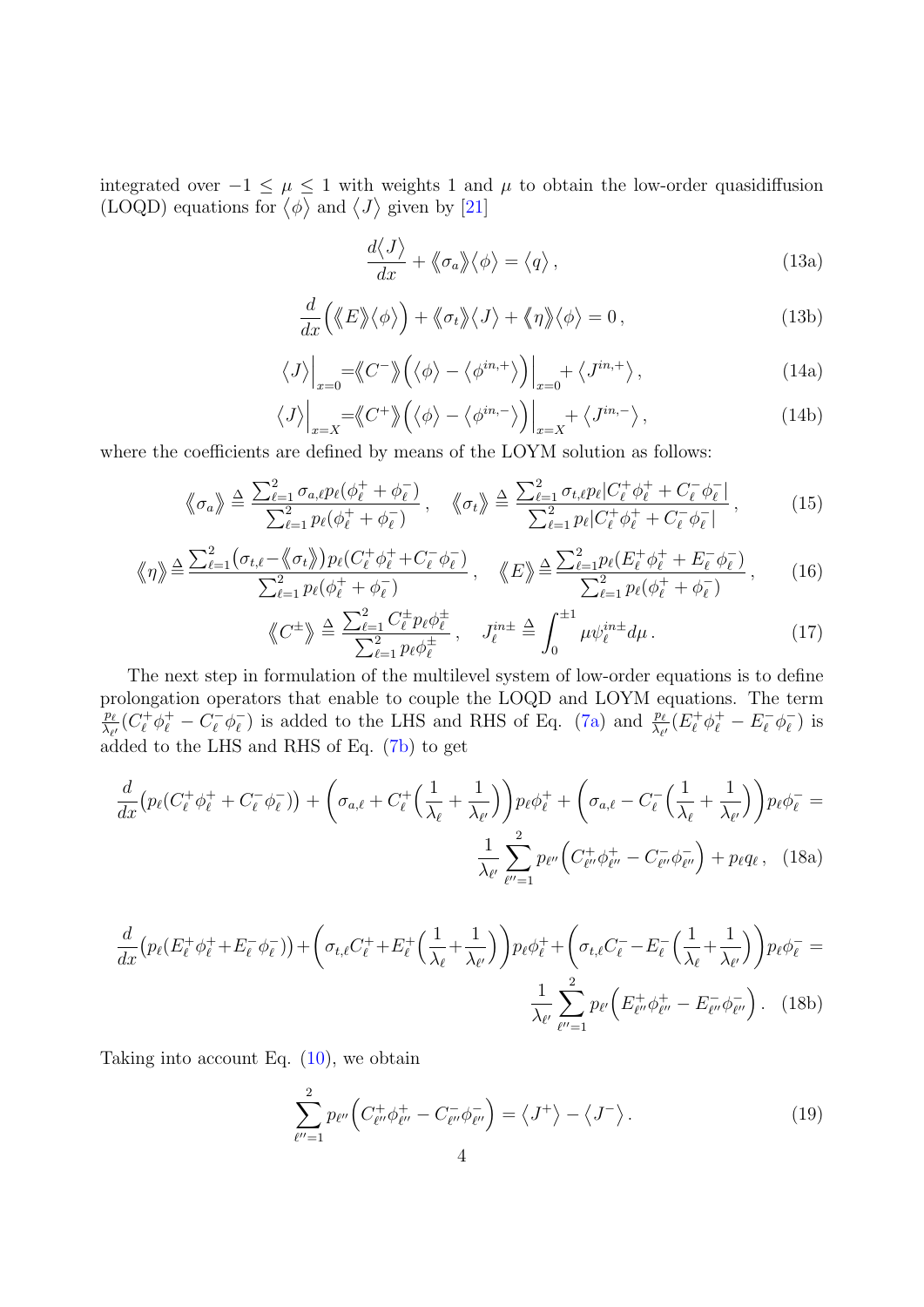We define

$$
\langle E^{\pm} \rangle \triangleq \frac{\sum_{\ell=1}^{2} E_{\ell}^{\pm} p_{\ell} \phi_{\ell}^{\pm}}{\sum_{\ell=1}^{2} p_{\ell} \phi_{\ell}^{\pm}}
$$
(20)

to get

<span id="page-4-2"></span><span id="page-4-0"></span>
$$
\sum_{\ell''=1}^{2} p_{\ell''} \Big( E_{\ell''}^+ \phi_{\ell''}^+ - E_{\ell''}^- \phi_{\ell''}^- \Big) = \langle \! \langle E^+ \rangle \! \rangle \langle \phi^+ \rangle - \langle \! \langle E^- \rangle \! \rangle \langle \phi^- \rangle \,. \tag{21}
$$

Using Eqs.  $(19)$  and  $(21)$  in Eq.  $(18)$ , we obtain the modified LOYM equations of the following form:

$$
\frac{d}{dx}\left(p_{\ell}(C_{\ell}^{+}\phi_{\ell}^{+}+C_{\ell}^{-}\phi_{\ell}^{-})\right)+\left(\sigma_{a,\ell}+C_{\ell}^{+}\left(\frac{1}{\lambda_{\ell}}+\frac{1}{\lambda_{\ell'}}\right)\right)p_{\ell}\phi_{\ell}^{+}+\left(\sigma_{a,\ell}-C_{\ell}^{-}\left(\frac{1}{\lambda_{\ell}}+\frac{1}{\lambda_{\ell'}}\right)\right)p_{\ell}\phi_{\ell}^{-}=\frac{1}{\lambda_{\ell'}}\left(\left\langle J^{+}\right\rangle-\left\langle J^{-}\right\rangle\right)+p_{\ell}q_{\ell},\quad(22a)
$$

$$
\frac{d}{dx}\left(p_{\ell}(E_{\ell}^{+}\phi_{\ell}^{+}+E_{\ell}^{-}\phi_{\ell}^{-})\right)+\left(\sigma_{t,\ell}C_{\ell}^{+}+E_{\ell}^{+}\left(\frac{1}{\lambda_{\ell}}+\frac{1}{\lambda_{\ell'}}\right)\right)p_{\ell}\phi_{\ell}^{+}+\left(\sigma_{t,\ell}C_{\ell}^{-}-E_{\ell}^{-}\left(\frac{1}{\lambda_{\ell}}+\frac{1}{\lambda_{\ell'}}\right)\right)p_{\ell}\phi_{\ell}^{-}=\frac{1}{\lambda_{\ell'}}\left(\langle E^{+}\rangle\langle\phi^{+}\rangle-\langle E^{-}\rangle\langle\phi^{-}\rangle\right). \tag{22b}
$$

The prolongation operators that enable one to map  $\langle \phi \rangle$  and  $\langle J \rangle$  to  $\langle \phi^{\pm} \rangle$  and  $\langle J^{\pm} \rangle$  are defined as follows [\[22\]](#page-10-15):

$$
\langle \phi^{\pm} \rangle = \langle \phi^{\pm} \rangle \Big( \langle J \rangle - \langle \tilde{C}^{\pm} \rangle \langle \phi \rangle \Big), \quad \langle J^{\pm} \rangle = \langle \phi^{\pm} \rangle \Big( \langle J \rangle - \langle \tilde{C}^{\pm} \rangle \langle \phi \rangle \Big), \tag{23}
$$

where

$$
\langle \beta^{\pm} \rangle \triangleq \frac{\sum_{\ell=1}^{2} p_{\ell} \phi_{\ell}^{\pm}}{\sum_{\ell=1}^{2} (C_{\ell}^{\pm} - C_{\ell}^{\mp}) p_{\ell} \phi_{\ell}^{\pm}}, \quad \langle \gamma^{\pm} \rangle \triangleq \frac{\sum_{\ell=1}^{2} C_{\ell}^{\pm} p_{\ell} \phi_{\ell}^{\pm}}{\sum_{\ell=1}^{2} (C_{\ell}^{\pm} - C_{\ell}^{\mp}) p_{\ell} \phi_{\ell}^{\pm}},
$$
(24)

and

$$
\langle \tilde{C}^{\pm} \rangle \triangleq \frac{\sum_{\ell=1}^{2} C_{\ell}^{\pm} p_{\ell} (\phi_{\ell}^{+} + \phi_{\ell}^{-})}{\sum_{\ell=1}^{2} p_{\ell} (\phi_{\ell}^{+} + \phi_{\ell}^{-})}.
$$
\n(25)

To formulate the high-order transport equation of the multilevel method, we cast the RHS of Eq. [\(1\)](#page-0-0) in terms of  $\phi_{\ell}$  to obtain the equation for  $\psi_{\ell}$  given by

<span id="page-4-1"></span>
$$
\mathcal{L}_{\ell} p_{\ell} \psi_{\ell} = \frac{1}{2} \sigma_{s,\ell} p_{\ell} \phi_{\ell} + \frac{|\mu|}{\lambda_{\ell'}} p_{\ell'} \psi_{\ell'} + \frac{1}{2} p_{\ell} q_{\ell} , \quad \ell' \neq \ell , \tag{26}
$$

$$
\mathcal{L}_{\ell} \stackrel{\Delta}{=} \mu \frac{\partial}{\partial x} + \left( \sigma_{t,\ell} + \frac{|\mu|}{\lambda_{\ell}} \right). \tag{27}
$$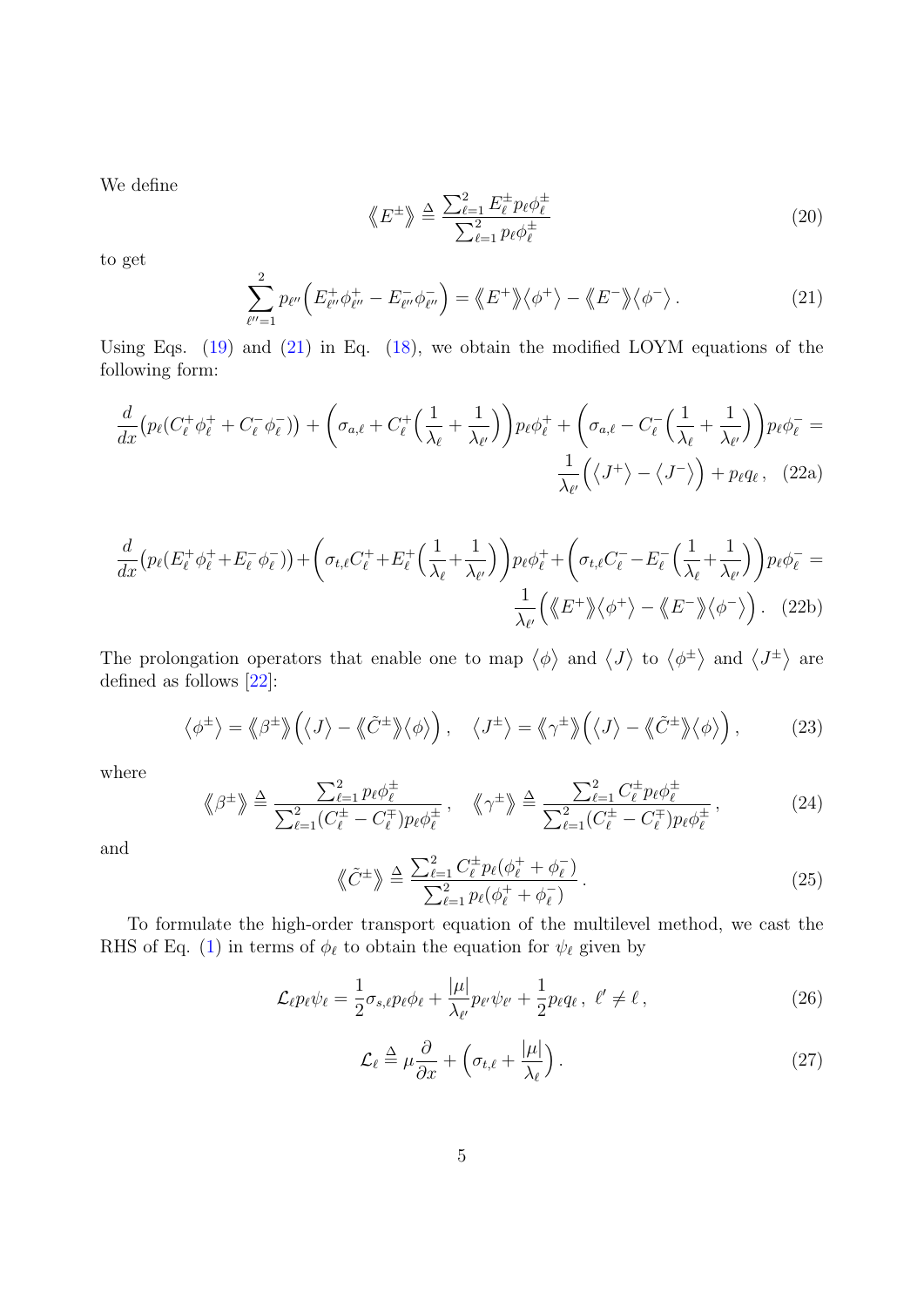## <span id="page-5-0"></span>3. Multilevel Iteration Scheme

The multilevel iteration method for transport problems in BSM is defined by several stages which involve solving the following equations at different levels:

- the high-order transport equation [\(26\)](#page-4-1) for  $\psi_{\ell}$ ,
- the LOYM equations [\(7\)](#page-2-0) and [\(11\)](#page-2-4) for  $\phi_{\ell}^{\pm}$  $_\ell^\pm,$
- the LOQD equations [\(13\)](#page-3-2) and [\(14\)](#page-3-3) for  $\langle \phi \rangle$  and  $\langle J \rangle$ ,
- the modified LOYM equations [\(22\)](#page-4-2) and [\(11\)](#page-2-4) for  $\phi_{\ell}^{\pm}$  $\frac{\pm}{\ell}$  .

<span id="page-5-1"></span>This method is a nonlinear multigrid scheme over elements of the phase space. On each transport iteration, the hierarchy of equations is solved according to the V -cycle illustrated in Figure [1.](#page-5-1) The detailed iteration scheme is presented in Algorithm [1,](#page-6-1) where s is the index of transport iterations.



Figure 1: V -cycle

The high-order transport equation  $(26)$  for material  $\ell$  depends on the CEA of the angular flux of another material  $\ell'$ . The LOYM equations [\(7\)](#page-2-0) for material  $\ell$  also contain terms with the partial scalar fluxes and factors of material  $\ell'$ . In this paper, fully iterative approach is studied. The multilevel method executes relaxation cycles at the level of the material high-order equations using Gauss-Seidel (GS) iterations. The scattering term is defined by the material scalar fluxes obtained from the low-order problems.  $n$  is the index of inner GS iterations. The number of GS cycles equals  $n_{max}$ . The same approach is applied to solve coupled material LOYM equations [\(7\)](#page-2-0). At this level, only one GS iteration over the material LOYM equations is performed. The modified LOYM equations [\(22\)](#page-4-2) for materials are decoupled due to the prolongation operator that defines the RHS. There are no inner iterations at this stage.

To discretize the high-order transport equation [\(26\)](#page-4-1) the linear discontinuous (LD) finite element method is used. The LOYM and LOQD equations are discretized consistently with the LD scheme for Eq.  $(26)$  [\[22\]](#page-10-15).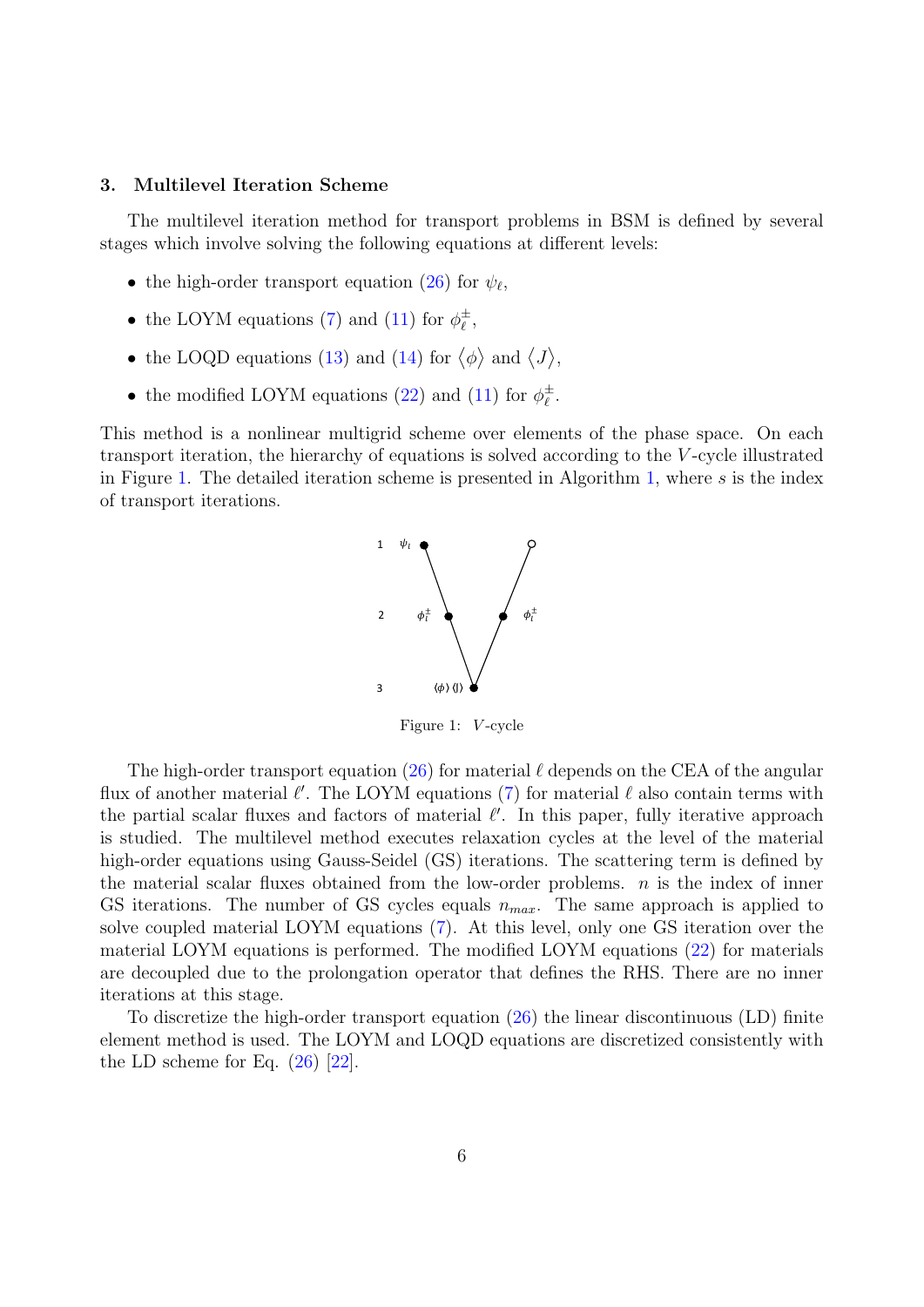$s = 0$ while  $\|\langle \phi \rangle^{(s)} - \langle \phi \rangle^{(s-1)}\|_\infty > \epsilon \|\langle \phi \rangle^{(s)}\|_\infty$  do  $s = s + 1$ ,  $n = 0$ ,  $\psi_2^{(0, s+1/3)} = \psi_2^{(s)}$ 2 Level 1: high-order transport problem for materials while  $n \leq n_{max}$  do  $n = n + 1$  $\mathcal{L}_1 p_1 \psi_1^{(n,s+1/3)} = |\mu| \lambda_2^{-1} p_2 \psi_2^{(n-1,s+1/3)} + 0.5 \sigma_{s,1} p_1 \phi_1^{(s)} + 0.5 p_1 q_1$  $\mathcal{L}_2 p_2 \psi_2^{(n,s+1/3)} = |\mu| \lambda_1^{-1} p_1 \psi_1^{(n,s+1/3)} \quad + 0.5 \sigma_{s,2} p_2 \phi_2^{(s)} + 0.5 p_2 q_2$  $\psi_{\ell}^{(s+1/3)} \leftarrow \psi_{\ell}^{(n_{max}, s+1/3)}$  $\ell$ Compute  $C_{\ell}^{\pm (s+1/3)}$  $e^{i\pm (s+1/3)}$  and  $E_{\ell}^{\pm (s+1/3)}$  $\psi_{\ell}^{\pm (s+1/3)}$   $(\ell = 1, 2), \phi_{2}^{\pm (s+1/3)}$ 2 Level 2: low-order problem for materials Perform one GS material iteration to solve LOYM eqs. [\(7\)](#page-2-0) for  $\phi_{\ell}^{\pm (s+2/3)}$  with  $\phi_2^{\pm (s+1/3)}$  as an initial guess 2 Compute  $\langle \beta^{\pm} \rangle^{(s+2/3)}, \langle \gamma^{\pm} \rangle^{(s+2/3)}, \langle \langle \tilde{C}^{\pm} \rangle^{(s+2/3)}, \langle \langle E^{\pm} \rangle^{(s+2/3)}, \langle \langle \sigma_a \rangle^{(s+2/3)},$  $\langle \sigma_t \rangle^{(s+2/3)}, \langle \eta \rangle^{(s+2/3)}, \langle \langle E \rangle^{(s+2/3)}, \langle \langle C^{\pm} \rangle^{(s+2/3)}$ Level 3: low-order problem for total ensemble average moments Solve LOQD eqs. [\(13\)](#page-3-2) for  $\langle \phi \rangle^{(s+1)}$  and  $\langle J \rangle^{(s+1)}$ Compute  $\langle \phi^{\pm} \rangle^{(s+2/3)}$  and  $\langle J^{\pm} \rangle^{(s+2/3)}$ Level 2: low-order problem for materials Solve LOYM eqs. [\(22\)](#page-4-2) for  $\phi_{\ell}^{\pm (s+1)}$  $\ell$ Compute  $\langle \beta^{\pm} \rangle^{(s+1)}$ ,  $\langle \gamma^{\pm} \rangle^{(s+1)}$ ,  $\langle \langle \tilde{C}^{\pm} \rangle^{(s+1)}$ ,  $\langle E^{\pm} \rangle^{(s+1)}$ Compute  $\langle \phi^{\pm} \rangle^{(s+1)}$  and  $\langle J^{\pm} \rangle^{(s+1)}$ Prolongation  $\phi_{\ell}^{(s+1)} \leftarrow (\phi_{\ell}^{-(s+1)} + \phi_{\ell}^{+(s+1)})$  $\mathcal{L}_{\ell}^{+(s+1)} \rangle \big<\phi\big>^{(s+1)} / \sum_{\ell'=1}^2 p_{\ell'} \big(\phi_{\ell'}^{-(s+1)}\big)$  $\phi_{\ell'}^{-(s+1)} + \phi_{\ell'}^{+(s+1)}$  $\begin{pmatrix} + (s+1) \\ \ell' \end{pmatrix}$  $\tilde{\phi}_{\ell}^{\pm (s+1)} \leftarrow \phi_{\ell}^{\pm (s+1)}$  $\int_{\ell}^{\pm (s+1)} \langle \phi^{\pm} \rangle^{(s+1)} / \sum_{\ell'=1}^{2} p_{\ell'} \phi^{\pm (s+1)}_{\ell'}$  $\ell'$  $\psi_{\ell}^{(s+1)} \leftarrow \pm \psi_{\ell}^{(s+1/3)} \tilde{\phi}_{\ell}^{\pm (s+1)} / \int_0^{\pm 1} \psi_{\ell}^{(s+1/3)}$  $\int_{\ell}^{(s+1/3)} d\mu', \ \ \mu \geq 0$ 

<span id="page-6-1"></span>Algorithm 1: The multilevel iteration method for the BSM transport equation

## <span id="page-6-0"></span>4. Numerical Results

To analyze the multilevel iteration method we use four sets of numerical test problems [\[2\]](#page-9-1). The data for the tests are presented in Table [1.](#page-7-0) The problems are defined for a slab  $0 \leq x \leq 100$  with vacuum boundaries. The spatial mesh is uniform with 100 cells. The double S<sup>4</sup> Gauss-Legendre quadrature set is used. The sets of tests differ from each other by values of  $\lambda_{\ell} \sigma_{t,\ell}$ . The problems in each set have materials with different scattering ratios as well as total cross sections.

Table [2](#page-7-1) presents numerically estimated spectral radii in every test. The results for algorithms with one and two GS inner iterations in the high-order transport problem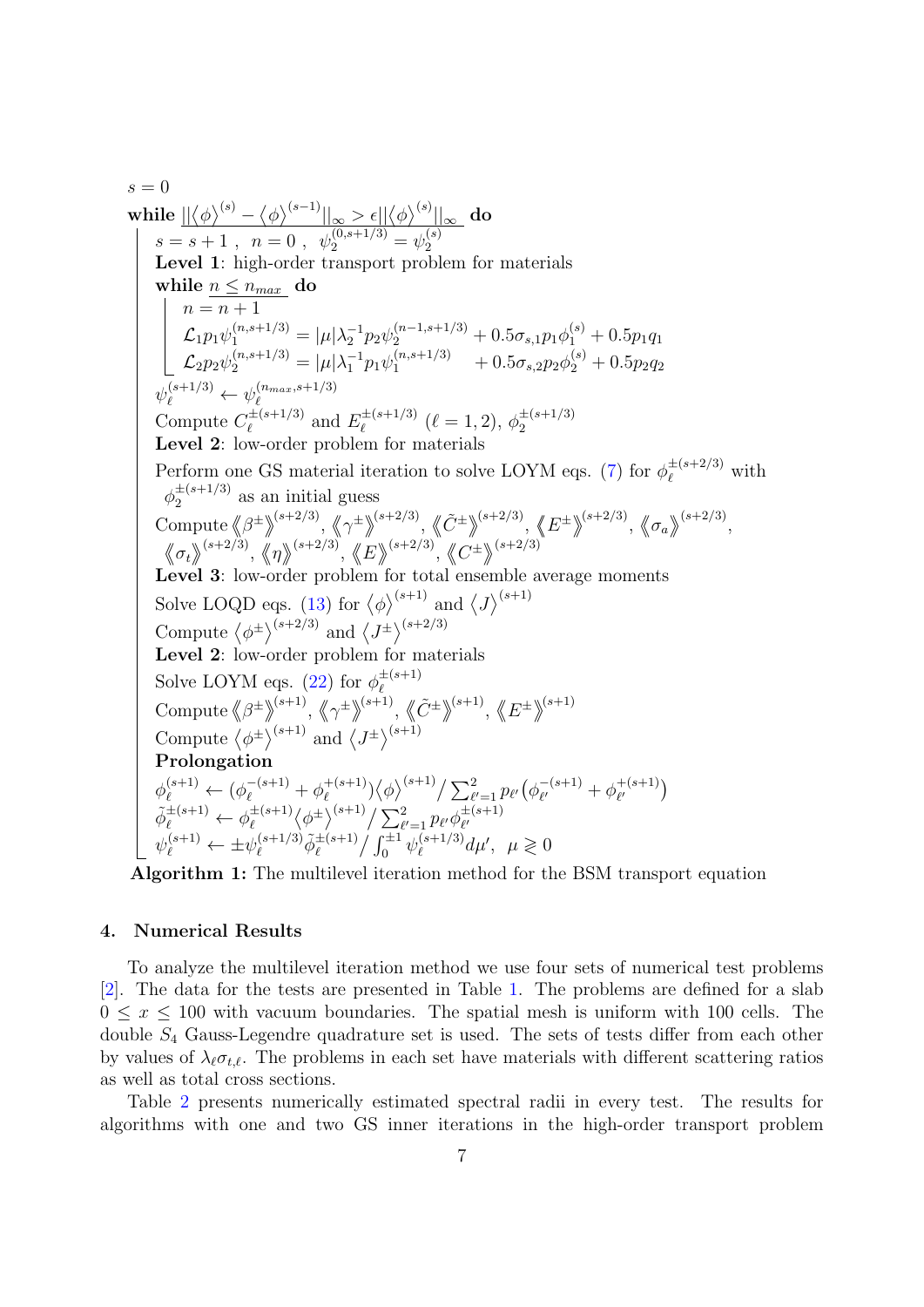<span id="page-7-0"></span>

| Test           | $\sigma_{t,1}$                      | $\sigma_{s,1}$<br>$\sigma_{t,1}$ | $\lambda_1$                          | $q_1$          | $\sigma_{t,2}$                        | $\underline{\sigma_{s,2}}$<br>$\sigma_{t,2}$ | $\lambda_2$            | $q_1$        | $\lambda_1 \sigma_{t,1}$ | $\lambda_2 \sigma_{t,2}$ |
|----------------|-------------------------------------|----------------------------------|--------------------------------------|----------------|---------------------------------------|----------------------------------------------|------------------------|--------------|--------------------------|--------------------------|
| $A_1$          | $\frac{10}{99}$                     | $\boldsymbol{0}$                 | $\frac{99}{100}$                     | $\mathbf{1}$   | $\frac{100}{11}$                      | $\mathbf{1}$                                 | $\frac{11}{100}$       | $\mathbf{1}$ | 0.1                      | $\mathbf{1}$             |
| $A_2$          | $\frac{10}{99}$                     | $\mathbf{1}$                     | $\frac{99}{100}$                     | $\mathbf{1}$   | $\frac{100}{11}$                      | $\overline{0}$                               | $\frac{11}{100}$       | $\mathbf{1}$ | 0.1                      | $\mathbf{1}$             |
| $A_3$          | $\frac{10}{99}$                     | 0.9                              | $\frac{99}{100}$                     | $\mathbf{1}$   | $\frac{100}{11}$                      | 0.9                                          | $\frac{11}{100}$       | $\mathbf{1}$ | 0.1                      | $\mathbf 1$              |
| $B_1$          | $\frac{10}{99}$                     | $\boldsymbol{0}$                 | $\frac{99}{10}$                      | $\mathbf{1}$   | $\frac{100}{11}$                      | $\mathbf{1}$                                 | $\frac{11}{10}$        | $\mathbf{1}$ | $\mathbf{1}$             | 10                       |
| B <sub>2</sub> | $\underline{10}$<br>$\overline{99}$ | $\mathbf{1}$                     | $\frac{99}{10}$                      | $\mathbf{1}$   | $\underline{100}$<br>$\overline{11}$  | $\overline{0}$                               | $\frac{11}{10}$        | $\mathbf{1}$ | $\mathbf{1}$             | 10                       |
| $B_3$          | $\frac{10}{99}$                     | 0.9                              | $\frac{99}{10}$                      | $\mathbf{1}$   | $\frac{100}{11}$                      | 0.9                                          | $\frac{11}{10}$        | $\mathbf{1}$ | $\mathbf{1}$             | 10                       |
| $C_1$          | $\frac{2}{101}$                     | $\overline{0}$                   | $\frac{101}{20}$                     | $\overline{1}$ | 200<br>$\overline{101}$               | $\mathbf{1}$                                 | 101<br>$\overline{20}$ | $\mathbf{1}$ | 0.1                      | 10                       |
| C <sub>2</sub> | $\frac{2}{101}$                     | $\mathbf{1}$                     | $\underline{101}$<br>$\overline{20}$ | $\mathbf{1}$   | $\underline{200}$<br>$\overline{101}$ | $\overline{0}$                               | 101<br>$\overline{20}$ | $\mathbf{1}$ | 0.1                      | 10                       |
| $C_3$          | $\frac{2}{101}$                     | 0.9                              | $\frac{101}{20}$                     | $\mathbf{1}$   | $\frac{200}{101}$                     | 0.9                                          | $\frac{101}{20}$       | $\mathbf{1}$ | 0.1                      | 10                       |
| $\mathbf{D}_1$ | $\frac{1}{99}$                      | $\boldsymbol{0}$                 | $\frac{99}{100}$                     | $\mathbf{1}$   | $\frac{10}{11}$                       | $\mathbf{1}$                                 | $\frac{11}{10}$        | $\mathbf{1}$ | 0.01                     | $\mathbf{1}$             |
| $D_2$          | $\frac{1}{99}$                      | $\mathbf{1}$                     | $\frac{99}{100}$                     | $\mathbf{1}$   | $\frac{10}{11}$                       | $\overline{0}$                               | $\frac{11}{10}$        | $\mathbf{1}$ | 0.01                     | $\mathbf{1}$             |
| $D_3$          | $\frac{1}{99}$                      | 0.9                              | $\frac{99}{100}$                     | $\mathbf{1}$   | $\frac{10}{11}$                       | 0.9                                          | $\frac{11}{10}$        | $\mathbf{1}$ | 0.01                     | $\mathbf{1}$             |

Table 1: Data for Test Problems

Table 2: Numerically Estimated Spectral Radii

<span id="page-7-1"></span>

| $n_{max}$ | $A_1$                                                                                                                                      |  | $A_2 \,   \, A_3 \,   \, B_1 \,   \, B_2 \,   \, B_3 \,   \, C_1 \,   \, C_2 \,   \, C_3 \,   \, D_1 \,   \, D_2 \,  $ |  |  |  |  |
|-----------|--------------------------------------------------------------------------------------------------------------------------------------------|--|------------------------------------------------------------------------------------------------------------------------|--|--|--|--|
|           |                                                                                                                                            |  | 0.4   0.41   0.41   0.23   0.12   0.12   0.11   0.06   0.10   0.46   0.43   0.46                                       |  |  |  |  |
|           | $\vert 0.16 \vert 0.17 \vert 0.16 \vert 0.25 \vert 0.12 \vert 0.1 \vert 0.14 \vert 0.03 \vert 0.11 \vert 0.19 \vert 0.20 \vert 0.21 \vert$ |  |                                                                                                                        |  |  |  |  |

 $(n_{max} = 1, 2)$  are shown. To demonstrate details of iterative behavior of the algorithms, Figures [2](#page-8-1) and [4](#page-9-6) show convergence rates of the total ensemble average scalar flux

$$
\rho^{(s)} = \frac{\left| \left| \Delta \langle \phi \rangle^{(s)} \right| \right|_{\infty}}{\left| \left| \Delta \langle \phi \rangle^{(s-1)} \right| \right|_{\infty}}, \quad \Delta \langle \phi \rangle^{(s)} = \langle \phi \rangle^{(s)} - \langle \phi \rangle^{(s-1)} \tag{28}
$$

in Tests  $A_k$  and  $C_k$ , respectively. The algorithm with two relaxation cycles in the high-order problem  $(n_{max} = 2)$  converges fast in all tests. In Tests  $A_k$  and  $D_k$ , the spectral radii of this algorithm are smaller than those of the algorithm with one relaxation cycle  $(n_{max} = 1)$ . In Tests  $B_k$  and  $C_k$ , the algorithm with one relaxation cycle is rapidly converging. Performance of the algorithms with 1 and 2 relaxation cycles are close to each other in these two sets of tests.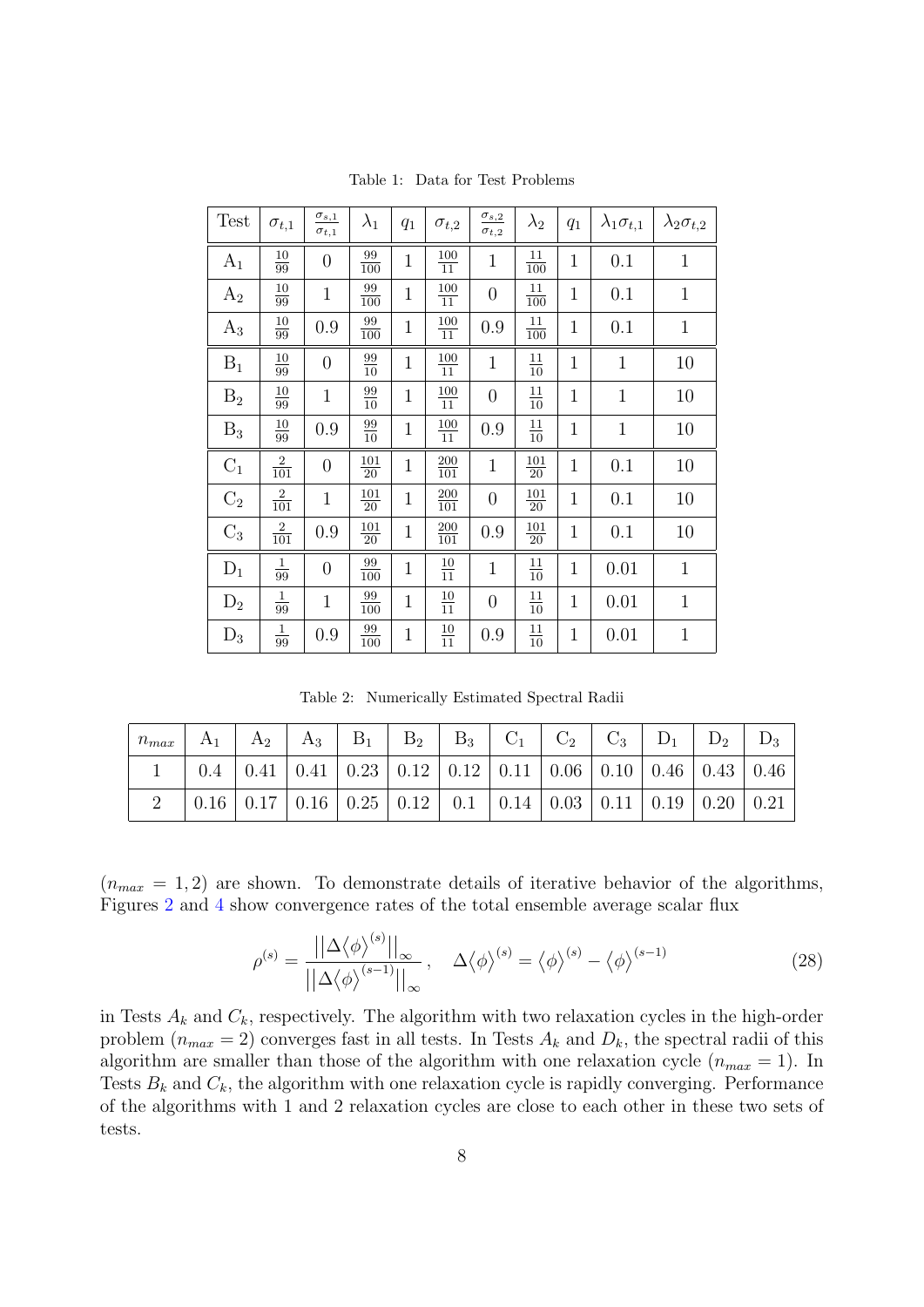<span id="page-8-1"></span>

Figure 2: Convergence rates  $\rho^{(s)}$  in Tests  $A_k$ 



Figure 3: Convergence curves of  $\langle \phi \rangle^{(s)}$  and  $\phi_{\ell}^{(s)}$  $\lambda_{\ell}^{(s)}$  in Tests  $A_k$ ,  $n_{max} = 2$ 

Figures [3](#page-8-1) and [5](#page-9-6) present convergence curves of  $||\Delta \langle \phi \rangle^{(s)}||_{\infty}$  and  $||\Delta \phi_{\ell}^{(s)}||_{\infty}$  $\left\lfloor \binom{s}{\ell} \right\rfloor_{\infty}$  in Tests  $A_k$  and  $C_k$ , where  $\Delta \phi_{\ell}^{(s)} = \phi_{\ell}^{(s)} - \phi_{\ell}^{(s-1)}$  $\ell^{(s-1)}$ . The CEA of the material scalar fluxes and total ensemble average of the scalar flux converge with close rates. The convergence behavior in other tests is similar.

## <span id="page-8-0"></span>5. Conclusions

A new iteration method for the transport equation in binary stochastic media has been presented. It is formulated by means of a hierarchy of equations consisting of the high-order transport equation for the CEA of the angular flux and the low-order equations for (i) the CEA of the material partial scalar fluxes and (ii) the total ensemble average scalar flux and current. The obtained results show that the multilevel method accelerates transport iterations in the considered class of test problems. Further analysis is needed to study efficiency of the iteration method. One of items is convergence in the atomic mix limit as  $\lambda_{\ell} \sigma_{t,\ell} \to 0.$ 

There are various possible modifications that can be applied to the multilevel method, for example, Anderson acceleration, nonlinear Krylov acceleration and advanced prolongation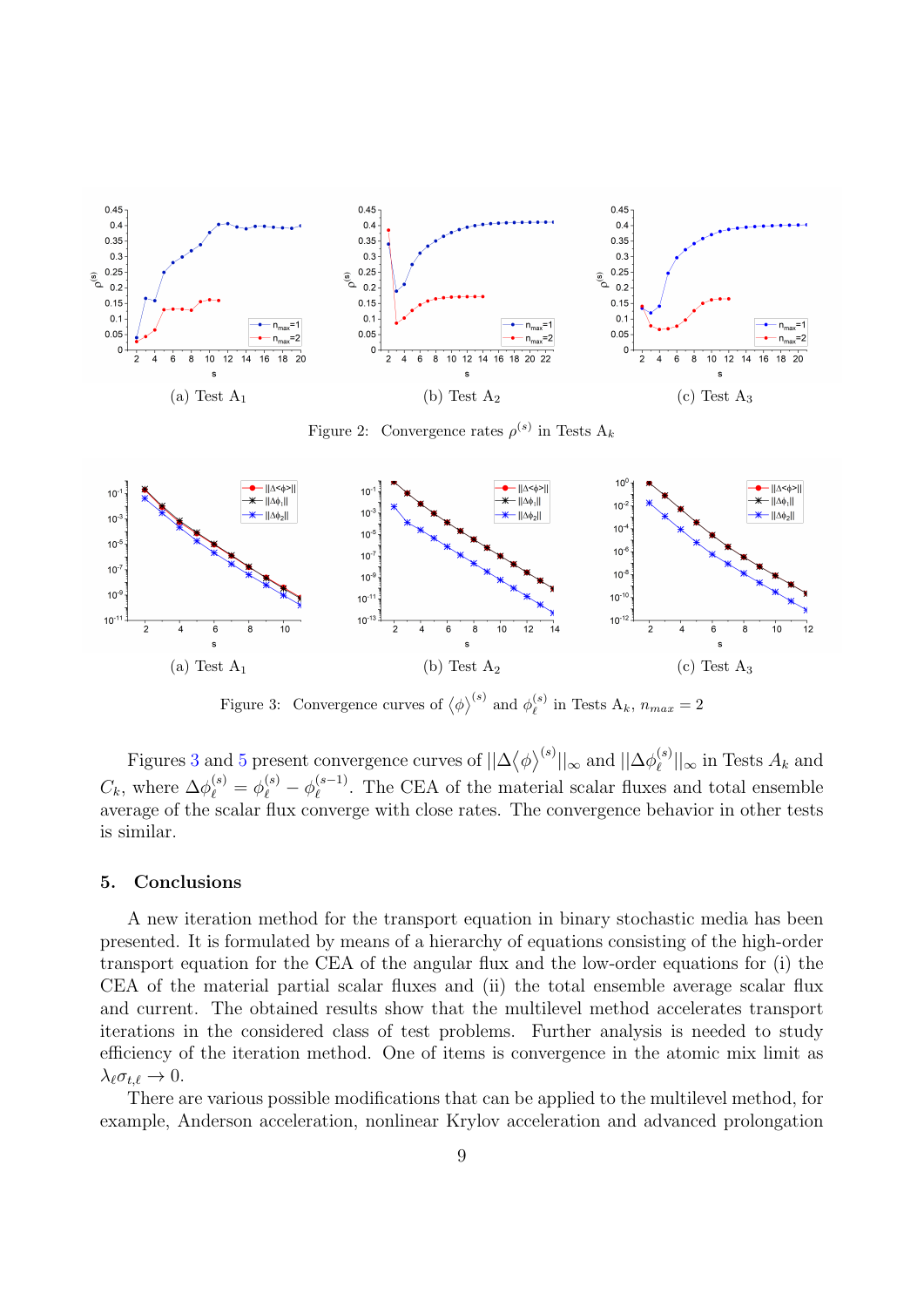<span id="page-9-6"></span>

Figure 4: Convergence rates  $\rho^{(s)}$  in Tests  $C_k$ 



Figure 5: Convergence curves of  $\langle \phi \rangle^{(s)}$  and  $\phi_{\ell}^{(s)}$  $\int_{\ell}^{(s)}$  in Tests  $C_k$ ,  $n_{max} = 2$ 

operators for the CEA of the angular flux. The low-order equations of the multilevel method correspond to different scales of the physical problem. This method has a potential for nonlinear radiation transport problems in random media in which the transport equation is coupled with multiphysics equations.

## References

- <span id="page-9-0"></span>[1] C. D. Levermore, G. C. Pomraning, D. L. Sanzo, J. Wong, Linear transport theory in a random medium, Journal of Mathematical Physics 27 (1986) 2526–2536.
- <span id="page-9-1"></span>[2] M. L. Adams, E. W. Larsen, G. C. Pomraning, Benchmark results for particle transport in a binary Markov statistical medium, Journal of Quantitative Spectroscopy Radiative Transfer 4 (1989) 253–266.
- <span id="page-9-2"></span>[3] F. Malvagi, G. C. Pomraning, Renormalized equations for linear transport in stochastic media, J. Mathematical Physics 31 (1990) 892–900.
- <span id="page-9-3"></span>[4] G. Pomraning, Linear Kinetic Theory and Particle Transport in Stochastic Mixtures, World Scientific, Singapore, New York, London, Hong Kong, 1991.
- <span id="page-9-4"></span>[5] B. Ching, T. Palmer, Analysis of iterative schemes for binary stochastic mixture transport equations, Transactions of the American Nuclear Society 82 (2000) 148.
- <span id="page-9-5"></span>[6] D. S. Miller, G. Rodrigue, F. Graziani, Convergence analysis of source iteration for the solution of coupled transport equations on a stochastic media, Transport Theory and Statistical Physics 31 (2002) 65–83.